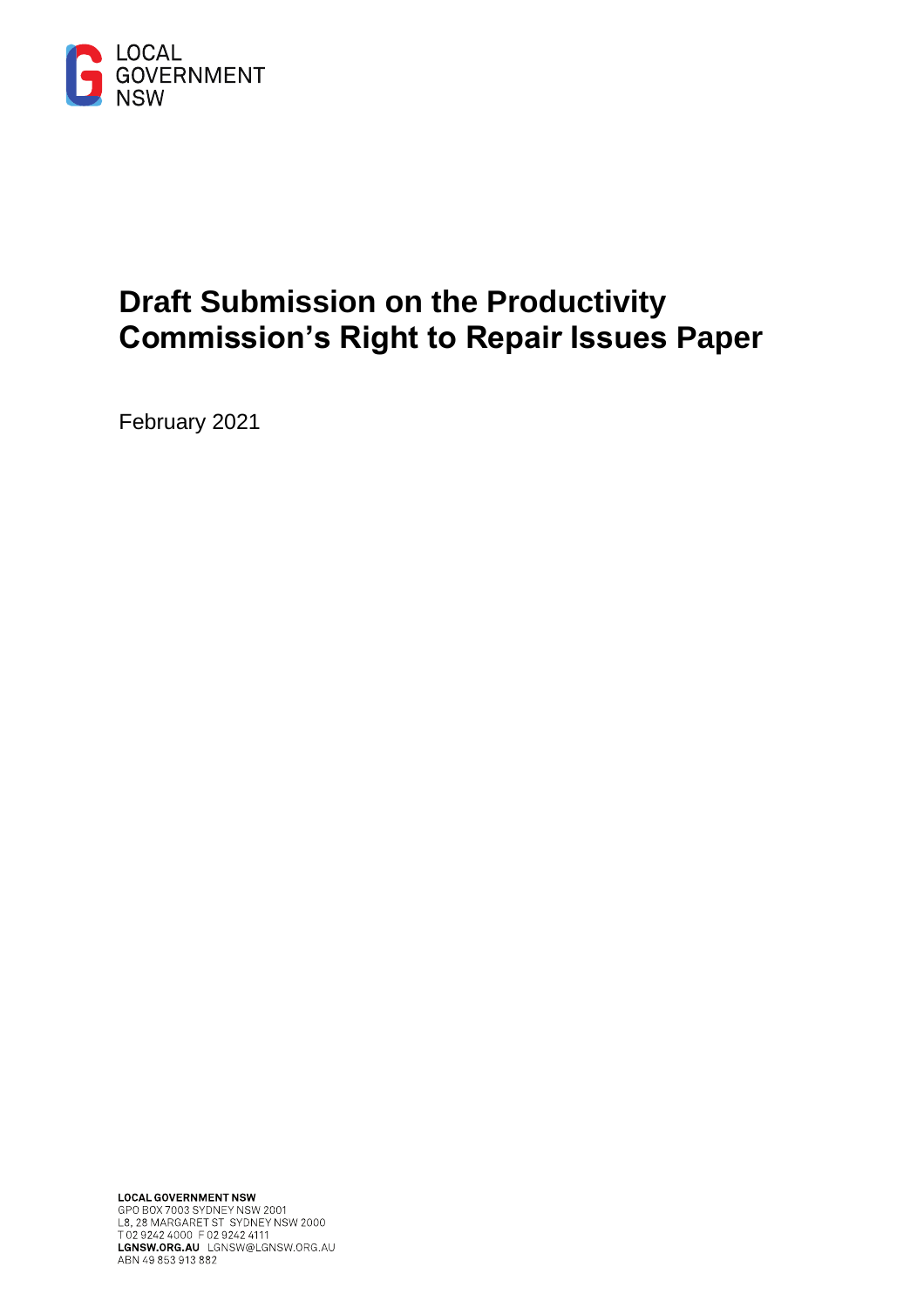

# **Table of contents**

| <b>Opening</b>                                                            |    |
|---------------------------------------------------------------------------|----|
| <b>Background</b><br>LGNSW's response to the Right to Repair Issues Paper | 4  |
|                                                                           |    |
| <b>Appendix A: NSW Repair Case studies</b>                                | 12 |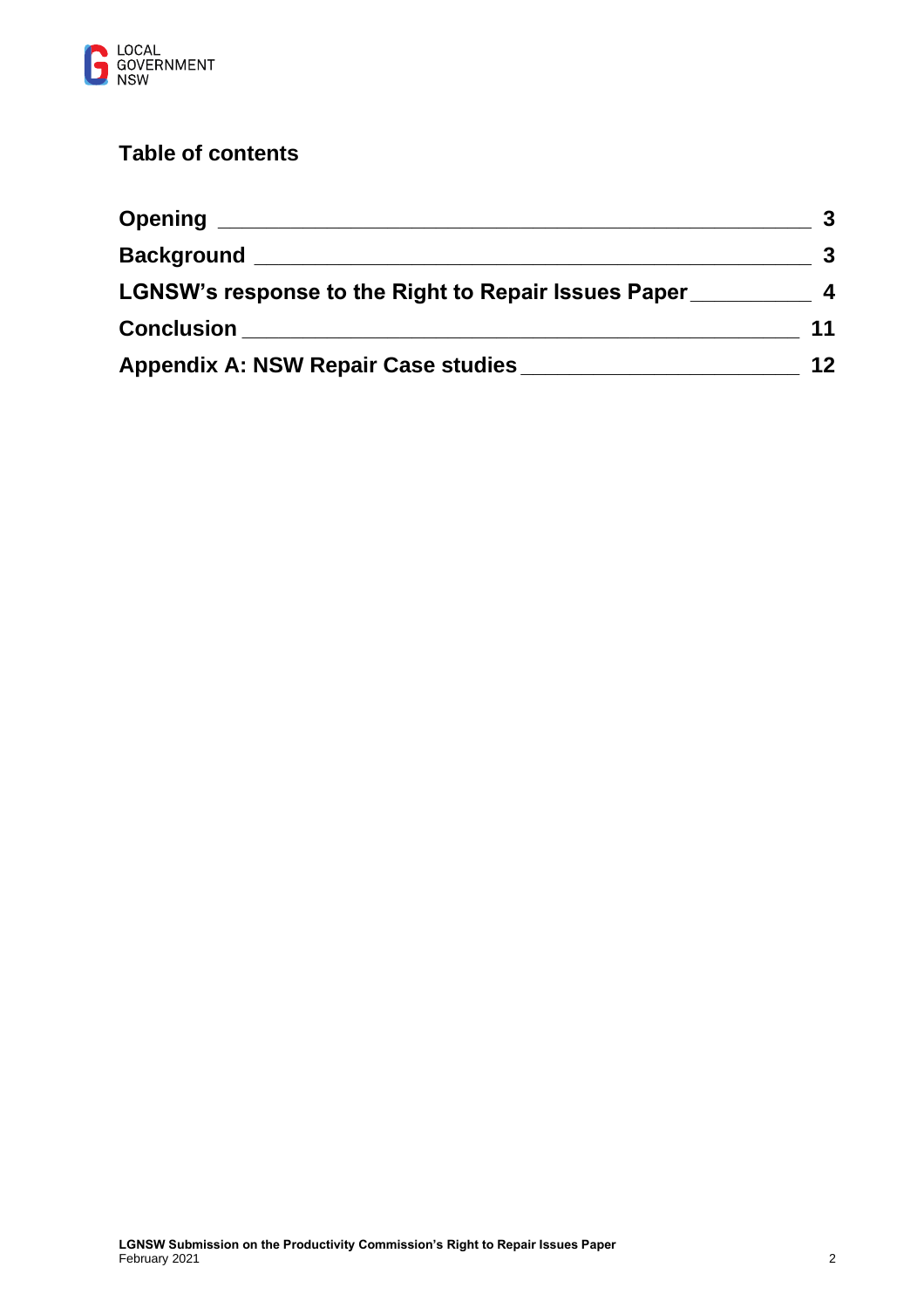

# **Opening**

Local Government NSW (LGNSW) is the peak body for local government in NSW, representing NSW general purpose councils and related entities. LGNSW facilitates the development of an effective community-based system of local government in the State.

LGNSW welcomes the opportunity to provide feedback on the Productivity Commission's *[Right](https://www.pc.gov.au/inquiries/current/repair/issues/repair-issues.pdf)  [to Repair Issues Paper](https://www.pc.gov.au/inquiries/current/repair/issues/repair-issues.pdf)* as the start of a dialogue about assessing the case for Right to Repair in Australia. Councils support Right to Repair as it has the potential to reduce the environmental impact of products, save valuable resources and create local jobs, propelling the circular economy. It will also reduce the burden on councils managing end of life products.

LGNSW has advocated for an increased focus on keeping products circulating in the economy for longer through repair and reuse so that value of the resource can be maximised, lessening the environmental, social and financial costs of recycling and waste disposal. Repair and reuse is also a way for those of lower socio-economic means to access higher quality goods at affordable prices that would otherwise be unattainable.

Councils and their residents, rather than producers of products, continue to face increasing challenges and cost pressures of managing and subsidising products' end of life. Products are predominantly collected through kerbside clean up waste collections or dropped off by residents at resource recovery facilities (landfills and transfer stations), including products that could be repaired and reused. In 2018/19 NSW councils reported the collection of 185,204 tonnes of clean up waste, 9,838 tonnes of metals and 462 tonnes of e-waste from kerbside clean ups with 442,000 tonnes of waste dropped off at council facilities (including e-waste).<sup>1</sup>

Councils provide and subsidise collection points and collections for products for recycling and repair that should be paid for under product stewardship. Product stewardship in Australia is focussed on recycling, rather than repair, reuse and end of life take back.

This is a draft submission awaiting review by LGNSW's Board. Any amendments will be forwarded in due course. The submission makes comments on each of the thirteen items raised in the discussion paper.

# **Background**

The Productivity Commission is seeking submissions on its [Right to Repair Issues Paper](https://www.pc.gov.au/inquiries/current/repair#issues) by 1 February 2021 (LGNSW has received an extension until 15 February). The paper sets out some of the issues and questions the Commission has identified as relevant at this early stage of their inquiry. A draft report is expected to be released and public hearings start in June 2021 with a final report to the Australian Government by October 2021.

The inquiry is in part recognition of the rapid growth in products with embedded software and computers that have increased the complexity of repairs, often making repairs more difficult and costly resulting in an increase in strategies to replace rather than repair, increasing the volume of products being partly recycled or disposed.

**LGNSW Submission on the Productivity Commission's Right to Repair Issues Paper** February 2021 3

<sup>1</sup> NSW EPA. Local government waste and resource recovery data report 2018-19.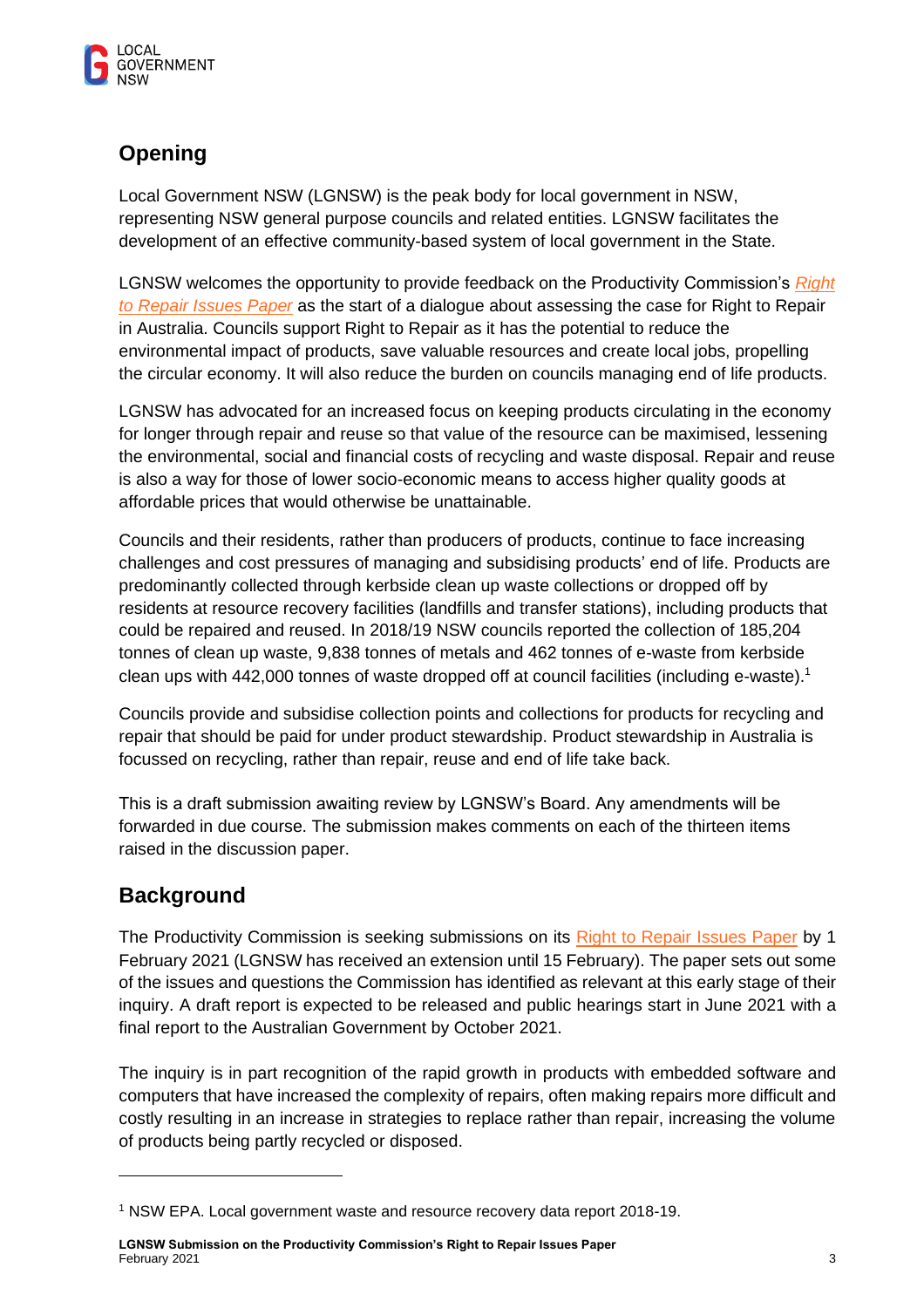Many countries have or are introducing 'right to repair' policies that give consumers the ability to have their products repaired at a competitive price by a repairer of their choice. Examples of policies include a requirement for manufacturers to make repair information and tools available to third-party repairers, or to produce spare parts for a certain period.

The Commission has been asked to assess the costs and benefits of a right to repair in Australia and the impact that regulatory or policy changes could have on market offerings for repair services and replacement products. In undertaking the inquiry, the Commission will examine, amongst other items:

- whether there are regulatory or manufacturer-imposed barriers to accessing repair services, including the role of embedded software, intellectual property and commercially-sensitive knowledge in limiting access to repairs, as well as trade-offs with more competitive markets and innovation.
- the impacts of waste (especially e-waste generated from the disposal of consumer electronics and household goods) on the environment and community, and the current arrangements for the disposal and management of e-waste. This will include the examination of the effect of premature and planned product obsolescence on the growth of e-waste.

The NSW Government is developing a 20-Year Waste Strategy that is focused on delivering a sustainable, reliable and affordable waste system. Waste minimisation through repair should be a key pillar of the strategy, driving the reuse economy and the transition to the circular economy.

# **LGNSW's response to the Right to Repair Issues Paper**

This submission only responds to those questions in the issues paper most relevant to local government in NSW.

## INFORMATION REQUEST 1

#### *What would a 'right to repair' entail in an Australian context? How should it be defined?*

A Right to Repair would entail consumers having the ability to have their products and appliances fixed by a repair shop or service provider of their choice, as well as enabling simpler products to be repaired by the consumer using common household tools. This would require consumers and repair businesses to have access to the parts, tools, software and service information needed without voiding warranties.

#### INFORMATION REQUEST 2

*a) What types of products and repair markets should the Commission focus on?*

As a concept, right to repair should apply to all products. The current policy focus on recycling has resulted in little data and information on repair.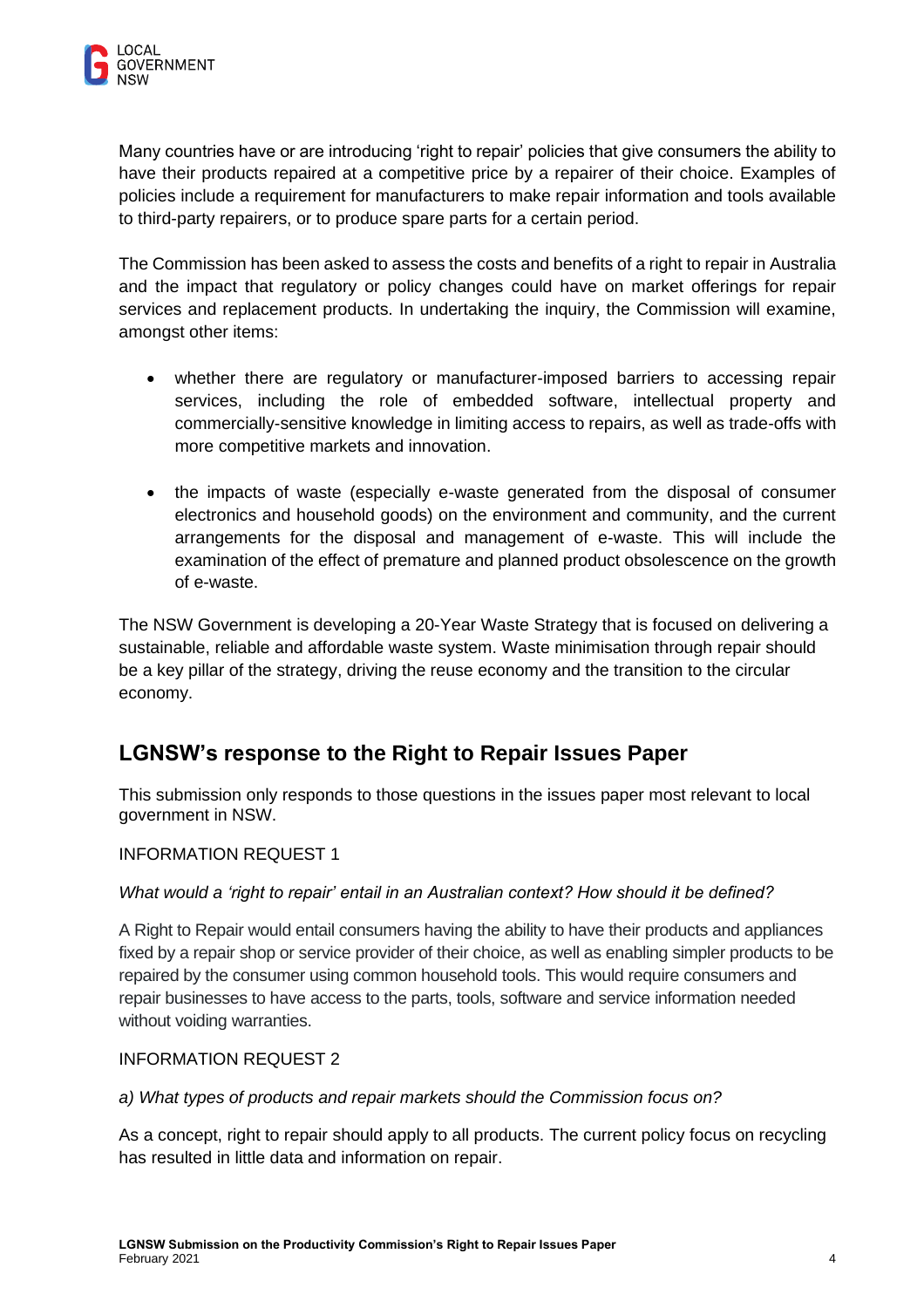Undertaking a life cycle approach to understand the design, maintenance, repair, reuse, upgrade and recyclability, as well as end of life disposal, for product categories may assist in determining types of products and repair markets the Commission should focus on.

An assessment of the Minister for the Environment's Priority Product List for Product Stewardship is viewed as one starting point to determine the potential role of repair in such schemes.

Kerbside and drop off household clean up waste collected by councils is a challenge with its range of large household items such as furniture. The vast majority of this waste is landfilled due to its relative low market value and lack of reuse markets. Some council owned landfills salvage household products for repair and reuse through onsite resource recovery and reuse ('tip') shops. Some councils offer rehoming of higher quality clean-up items through social enterprises for repair and reuse (see The Bower case study). Much of the high turnover furniture is not even recycled due to its poor product and material design.

Many councils separate products made of metal from kerbside clean up waste for recovery. While there are viable profitable markets for many metals, keeping these products circulating in the economy through repair and reuse is a better environmental outcome and feasibly a better economic outcome when all externalities are considered. However end of life management of textiles, including clothing and footwear, is particularly problematic for the waste industry in general.

Electronic waste (E-waste) continues to increase and not all e-waste is covered by the National Television and Computer Recycling Scheme (NTCRS). Of the products covered, not all materials can be recovered locally through recycling and are landfilled, or products are exported for recycling. Commonly used products are increasingly computerised and become obsolescent or unable to be used due to unsupported software or network upgrades. LGNSW advocates for the extension of the NTCRS to cover anything with a plug. The scheme also needs to include targets and incentives for repair and reuse.

Small to medium sized household items able to be simply repaired with tools found at home are another product type worthy of focus. As too are products that have batteries that cannot be changed – often the product is disposed not due to product failure but battery failure.

Product areas of concern for regional council owned landfills are solar panel and wind turbine infrastructure and energy storage infrastructure. Regional large scale solar farms' photovoltaic (PV) panels have a relatively high failure rate and their disposal is problematic, as are the cells on residential and other buildings. For example, currently only about 20% of a typical PV panel by weight is recoverable through recycling.<sup>2</sup>

<sup>2</sup> ANZRP White Paper NTCRS Scope expansion. Australia New Zealand Recycling Platform

**LGNSW Submission on the Productivity Commission's Right to Repair Issues Paper** February 2021 5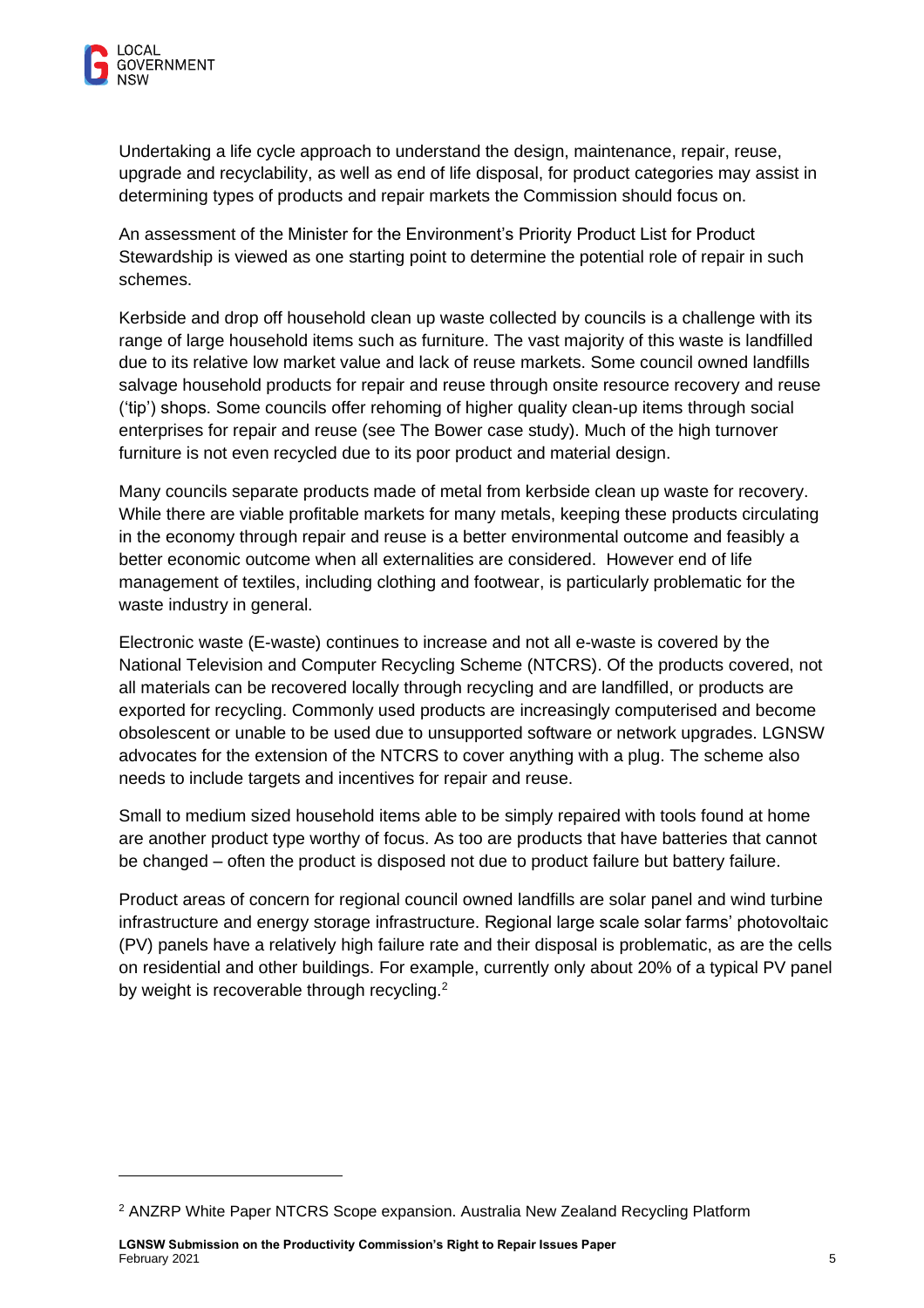

#### INFORMATION REQUEST 3

*d) Are consumers sufficiently aware of the remedies that are available to them, including the option to repair faulty products, under the ACL's consumer guarantees?*

• *If not, would more information and education be a cost-effective measure to assist consumers understand and enforce guarantees? What would be the best way to deliver this information? What other measures would be more effective?*

While councils have not directly asked the community their level of awareness, it is viewed that consumers are not sufficiently aware of the remedies available to them. This lack of awareness and knowledge could be remedied by communication campaigns and information at point of purchase. It is also unclear how the ACL's consumer guarantees interact with marketed extended product warranties. However, for many lower cost imported products it would still be cheaper and more convenient to replace rather than repair, regardless of the consumers' level of awareness.

One approach to address this lack of awareness is to make it mandatory for distributors to inform consumers of the ACL's consumer guarantees and the product's 'reasonable' life span at the point of purchase and on the product and/or packaging.

### INFORMATION REQUEST 4

*a) The Commission is seeking information on the nature of repair markets in Australia, including detailed data on the repair markets for specific products, covering:*

- *market size — by employment, revenue, number of businesses, profit margins*
- *market composition — such as market share between authorised, independent and DIY repairers*

Several councils are involved in repair at their resource recovery centres and other council facilities, ranging from bike repair, repair cafes, men's sheds, and repairs by 'tip' shops, often run by social enterprises where the repairs are made to furniture and electrical items by skilled volunteers and the community. Apart from repair activities on their own premises councils do not collect information on the nature of the repair market in their LGA.

#### *INFORMATION REQUEST 6*

## *f) Do consumers have access to good information about durability and reparability when making purchases? If not, how could access to information be improved?*

Consumers do not have access to reliable information about durability and reparability when making purchases. It is unclear whether this information exists or is just hard to access. However there appears to be a lack of interest or apathy in many people regarding repair options, as regularly the repair cost is more than the cost for replacement products, albeit of lesser quality.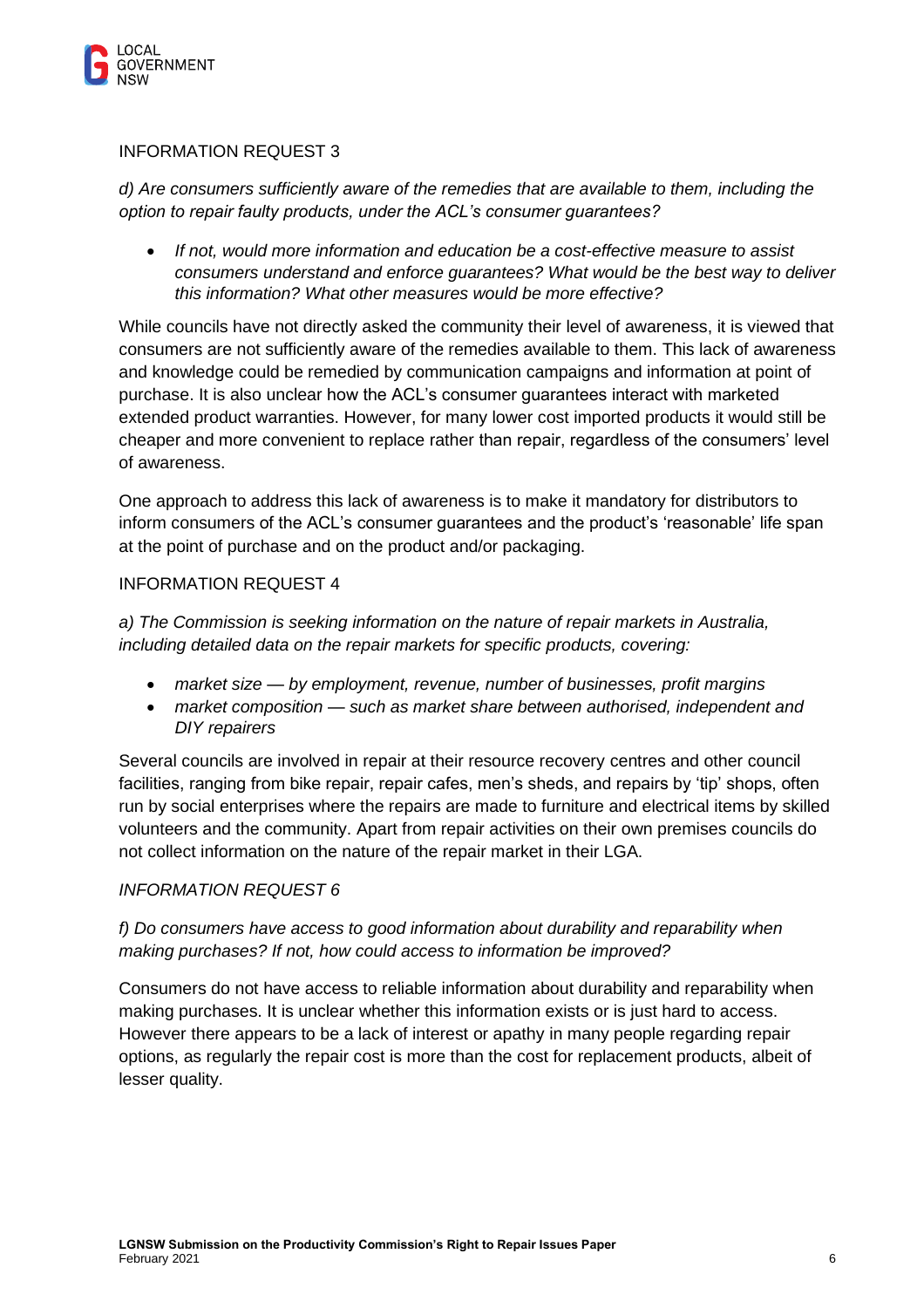

*INFORMATION REQUEST 7*

*a) What data are available on the amount of e-waste generated in Australia?*

*What data is there on the composition of e-waste in terms of particular materials (such as hazardous materials) by product type?*

*How does hazardous e-waste compare to hazardous general waste in its prevalence and risks? Is there merit in distinguishing between hazardous e-waste and non-hazardous ewaste? And if so, how could this be done in practice?*

Blue Environment<sup>3</sup> has modelled the generation of e-waste by combining consumption data with lifespan distribution parameters established by the United Nations University. The model suggests that in 2018-19 about 539 kt of e-waste was generated in Australia, an increase of about 3.7% on the previous year. Most councils keep data on the amount of e-waste collected – sometimes both scheme and non-scheme.

The Australia New Zealand Recycling Platform's latest projections indicate that more than 554,000 tonnes of electrical and electronic equipment (EEE) waste is generated in Australia each year. Other reports indicate that EEE is increasing at a rate three times faster than municipal waste.<sup>4</sup>

Distinguishing between hazardous and non-hazardous e-waste at resident level would cause confusion. However this may be feasible if there was a demand from recyclers due to safety concerns during repairs. Labelling on products, eg 'hazardous end of life product' would enable sorting by residents at e-waste collection points once collection infrastructure had been remodelled.

Batteries in landfills can cause fires releasing dioxins and other toxins into the atmosphere. How product stewardship for embedded batteries, energy storage batteries and electric vehicle batteries are expected to integrate with existing product stewardship schemes is unclear given they are not targeted to be included in the new Battery Product Stewardship Scheme.

The existence, disposal pathways and issues surrounding hazardous e-waste are less well known and understood by the community than hazardous general waste, such as household chemicals, that can now be collected in NSW through a network of problem waste Community Recycling Centres funded by the NSW EPA.

E-waste can end up in the domestic waste stream predominantly in the kerbside general waste bin. According to a 2019 Southern Sydney Regional Organisation of Council's kerbside waste audit<sup>5</sup> of 10 metropolitan councils household's general waste bin, electrical items and peripherals make up 1.17% of the bin by weight and are consistently the most common hazardous items found in the domestic waste stream along with batteries.

<sup>3</sup> National Waste Report 2020 Blue Environment 2020

<sup>4</sup> ANZRP White Paper NTCRS Scope expansion. Australia New Zealand Recycling Platform

<sup>5</sup> https://ssroc.nsw.gov.au/wp-content/uploads/2020/01/20191219-SSROC-Kerbside-Waste-Audit-Regional-Report.pdf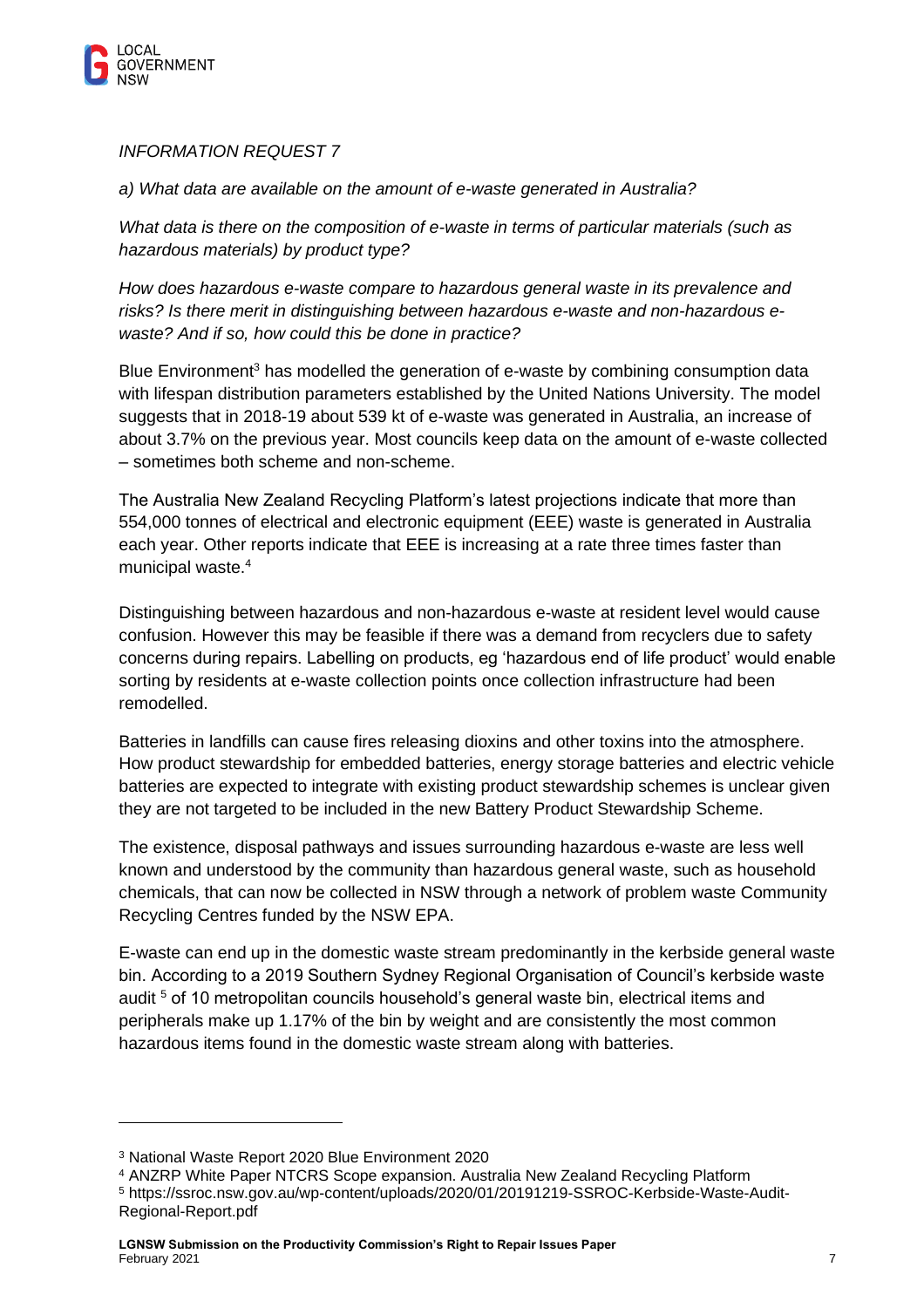*b) What estimates are available on the costs of e-waste disposal on the environment, human health and social amenity, in Australia and internationally?*

The costs of e-waste disposal to councils is mitigated by the NCTRS however most councils do pay for off-scheme products and for scheme products when scheme thresholds have been met by providers. Externalities are much harder to quantify and not something councils have estimated.

*c) How much of Australia's e-waste is shipped overseas for recycling? Is there evidence of circumstances where this creates problems for recipient countries?*

• *Are there barriers to the expansion of domestic recycling facilities or the adoption of new recycling technologies in Australia (such as plasma arc incinerators)?*

Household e-waste once collected is managed by NCTRS co-regulators. Councils are unaware of the end destination of the product or the recovered material, nor how much of the material could not be recovered and is sent to landfill. The scheme coordinator should have this information.

*d) What are Australia's current policy settings for managing the potential environmental and health effects of e-waste (such as landfill bans, the National Television and Computer Recycling Scheme or Mobile Muster)? Are these policy settings broadly right — that is, are they proportional to the impacts of e-waste on the community?*

The National Waste Policy Action Plan directs all governments to establish a common approach to restricting disposal of e-waste to landfill by 2021. Unlike ACT, SA and Victoria, NSW has not banned disposing e-waste to landfill, however several councils have instigated their own bans, such as at the Northern Beaches Council's Kimbriki Resource Recovery Centre.

The NSW Government's \$802.7 million Waste Less, Recycle More initiative has focussed on increasing recycling and reducing litter and illegal dumping, with no focus on waste minimisation through repair.

The NCTRS could be extended to accept all e-waste with an electrical plug. Some councils report that servicing the scheme in regional and remote NSW is problematic. The NCTRS as well as MobileMuster have the potential to include repair and reuse targets, incentivising the localised stripping of reusable parts that could be safely and ethically reused locally in repair. This has the potential to provide mobile phones, tablets and computers to those of lower socioeconomic means.

It is unclear whether the NSW waste levy is a disincentive to dispose of e-waste to landfill. The levy has not been reviewed since 2012 and there has been no recent modelling to test whether the levy is set at the optimal level.<sup>6</sup>

<sup>6</sup> Audit Office of NSW 2020, Waste levy and grants for waste infrastructure.

**LGNSW Submission on the Productivity Commission's Right to Repair Issues Paper** February 2021 8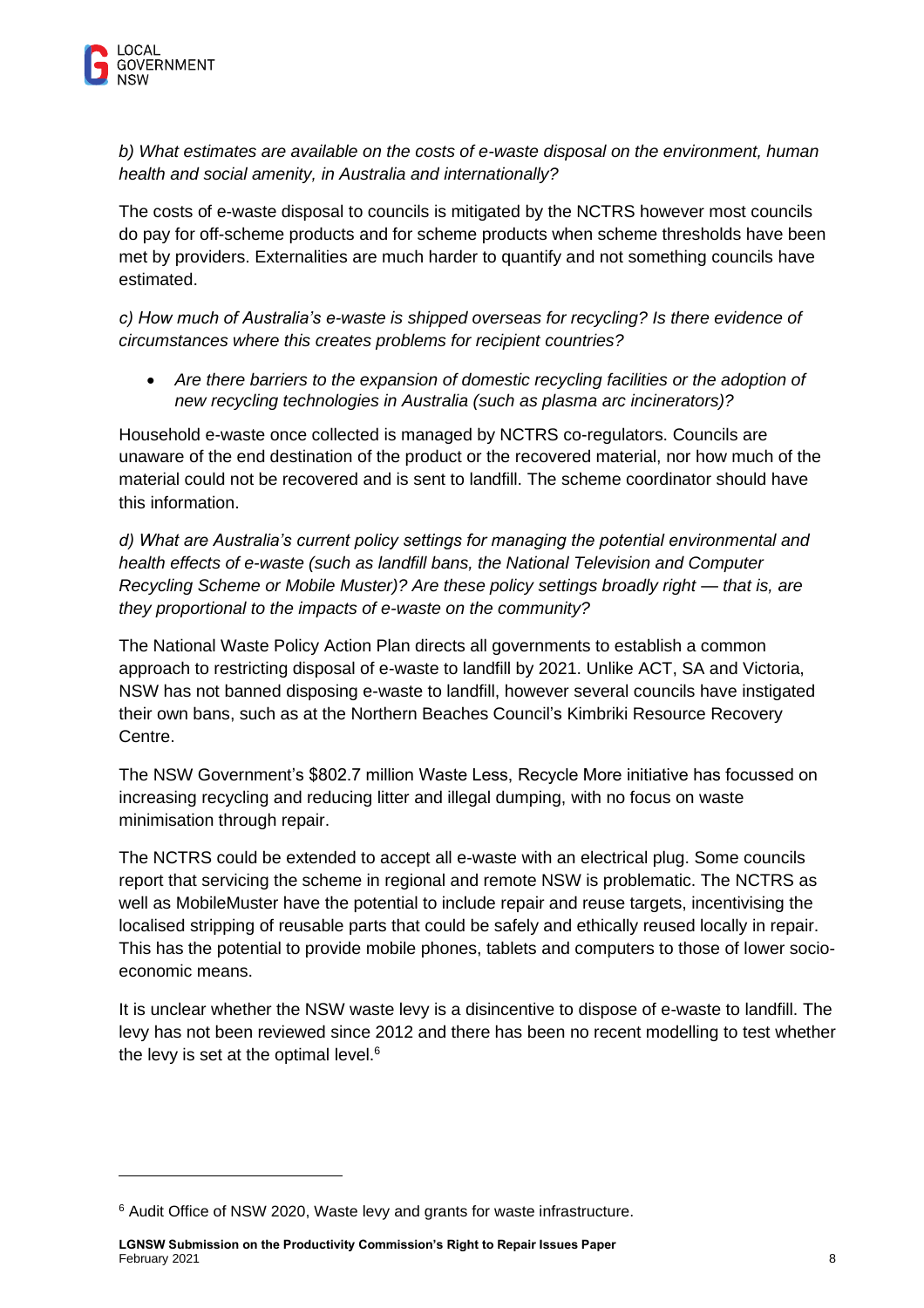*e) How can a right to repair policy further reduce the net costs of e-waste in Australia, and would such an approach be an effective and efficient means of addressing the costs of ewaste to the community?*

Extending the scheme to include electronic and electrical equipment (anything with a plug) as advocated by councils is unlikely to reduce the net costs of e-waste in Australia unless the scheme incorporates right to repair and reuse targets, if only for priority e-waste streams. There is a demand for repaired equipment as can be seen by the established existing domestic and international reuse markets. Repaired products could then be exempt from scheme fees.

Repair over recycle may reduce the net cost of e-waste as not all material can be recovered through recycling, for example only 20% of a typical PV panel by weight can be recycled with the rest stockpiled or landfilled.<sup>7</sup> However life cycle data and costs would be required to answer this question.

## *INFORMATION REQUEST 8*

*a) What policy reforms or suite of policies (if any) are necessary to facilitate a 'right to repair' in Australia?*

The following grab bag of policy reforms are provided as suggestions for a deeper dive into the policies to facilitate a 'right to repair' in Australia. LGNSW notes that ensuring products have the right to be repaired through policy reforms does not ensure their repair. Policies to obligate or incentivise repairs and to build efficient and competitive repair and reuse markets are also essential both in metropolitan areas and in rural and remote areas.

## **Government Actions**

- Undertake research on the social, economic and environmental value of product life extension through repair and reuse.
- Develop weighting protocols to accurately measure the impact of repair on landfill.
- As part of the National Waste Policy and Action Plan seek agreement for all states and territory waste and circular economy strategies to prioritise and measure outcomes from actions on repair and reuse as key pillars of waste minimisation for a circular economy.
- Strengthen all tiers of governments' focus on the waste hierarchy in setting policy and recognise repair as a key waste minimisation strategy to be prioritised over recycling.
- Include 'reparability' in government procurement guidelines and in RFx criteria such as in Request for Information, Request for Proposal (RFP) and Request for Quote, where appropriate.
- Increase hypothecation of the waste levy for repair and reuse
- Incentivise new business models where businesses maintain ownership and responsibility for their products throughout the product's lifecycle to encourage extended durability and repair.
- Examine the feasibility of extending repair and durability requirements from source country to Australia for imported products (such as EU's eco-design regulations for manufacturers of washing machines, dishwashers and refrigerators).

**LGNSW Submission on the Productivity Commission's Right to Repair Issues Paper** February 2021 9

<sup>7</sup> Australia and New Zealand Recycling Platform, White Paper NTCRS Scope Expansion.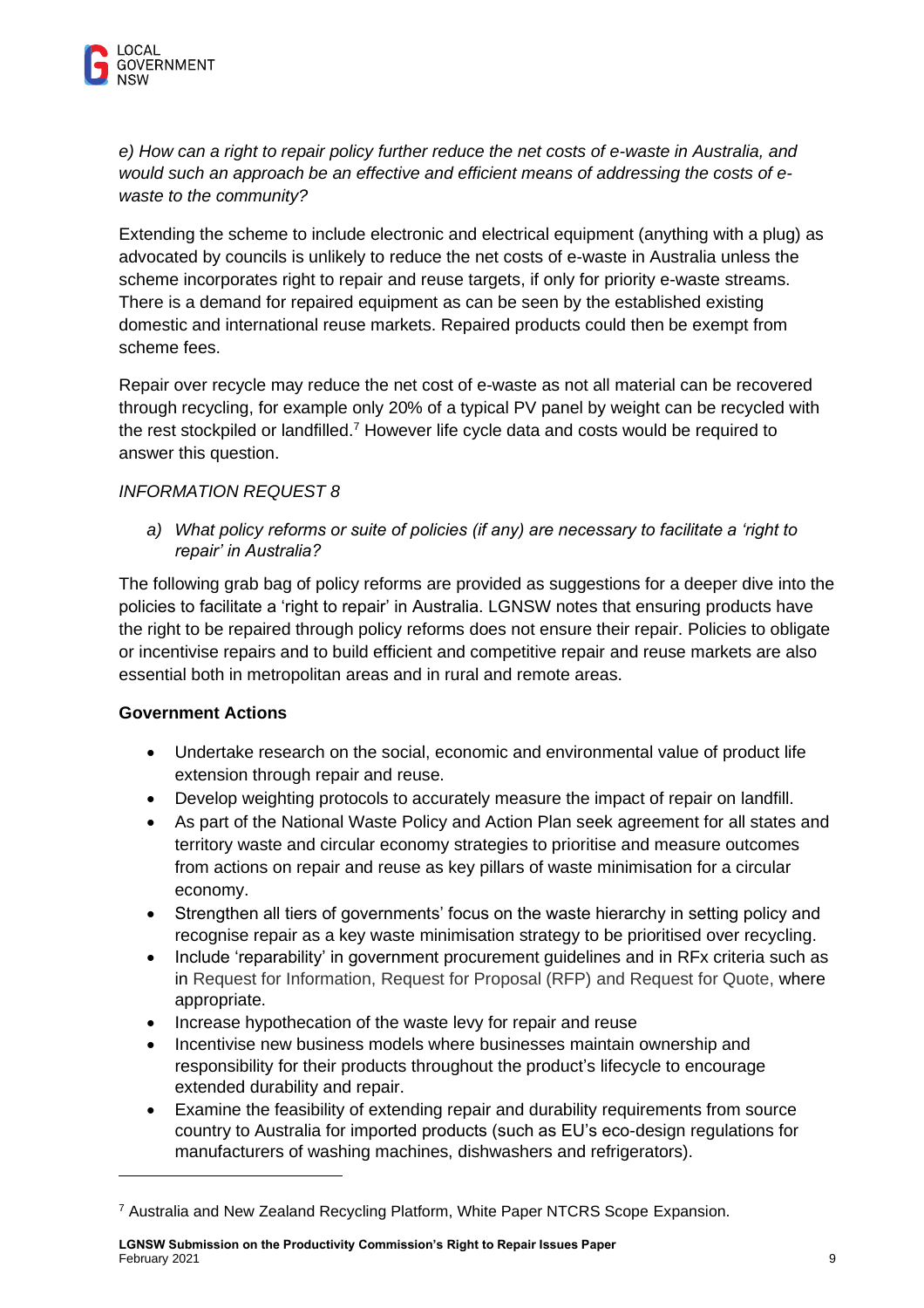

- Ensure policies incentivise business to repair rather than replace faulty products.
- Review product stewardship legislation to ensure repair and reuse are prioritised in schemes and that producers are responsible for take back at end of life, otherwise scheme levies increase.
- Assess the Minister for the Environment's Priority Product List for Product Stewardship to determine the potential role of repair in such schemes.
- Ban the import and local manufacture of products with planned obsolescence.
- Deliver campaigns on consumer rights under Australian Consumer Law
- Develop a strong grass roots repair movement through:
	- Providing rent subsidies for NGOs working in repair that are skilling up volunteers and the community to repair.
	- Funding community tool libraries particularly in high density urban areas
	- Funding mobile and pop up community repair clinics
	- Providing government grants for repair infrastructure in a similar way to current recycling infrastructure grants
	- Delivering nation-wide online repair workshops for easy to repair products
	- Supporting campaigns to 'rethink and refuse new stuff, repair, reuse and refurbish'.

#### **Spare parts, repair information and labelling**

- Develop policy measures to allow better access to manuals, spare parts, obsolete software and diagnostic tools for repair, as well as information on the expected lifespan and reparability of a product.
- Investigate the feasibility of mandating that spare parts be made available for a defined 'reasonable life' of a product.
- Investigate the feasibility of requiring parts to be readily available for products that can be repaired at home.
- Where spare parts are unavailable mandate that information be freely available to enable these spare parts to be reproduced for the purpose of repair.
- Mandate the display of information on repairability and durability at point of sale
- Investigate the provision of free certified testing and relabelling for products with expiry labels such as child car seats and helmets to extend these product's lifespans (expiry dates).
- Extend the Australian Government's energy rating label to include a repair and durability index so consumers can make informed buying decisions based on repair and durability.
- Investigate introducing government supported certification schemes that allow consumers to determine before purchase whether products can be repaired easily and affordably.

#### **Product Stewardship and design**

- Mandate product stewardship schemes and incentivise schemes to include targets for repair and reuse, including access to manuals, spare parts and diagnostic tools for repair and information about expected lifespan and reparability.
- Encourage better product design for ease of repair (eg less solder, glue and rivets), disassembly and component replacement (including battery replacement by the consumer) as well as durability.
- Extend NCTRS to include all products with an electrical plug and include measurable repair and reuse scheme targets.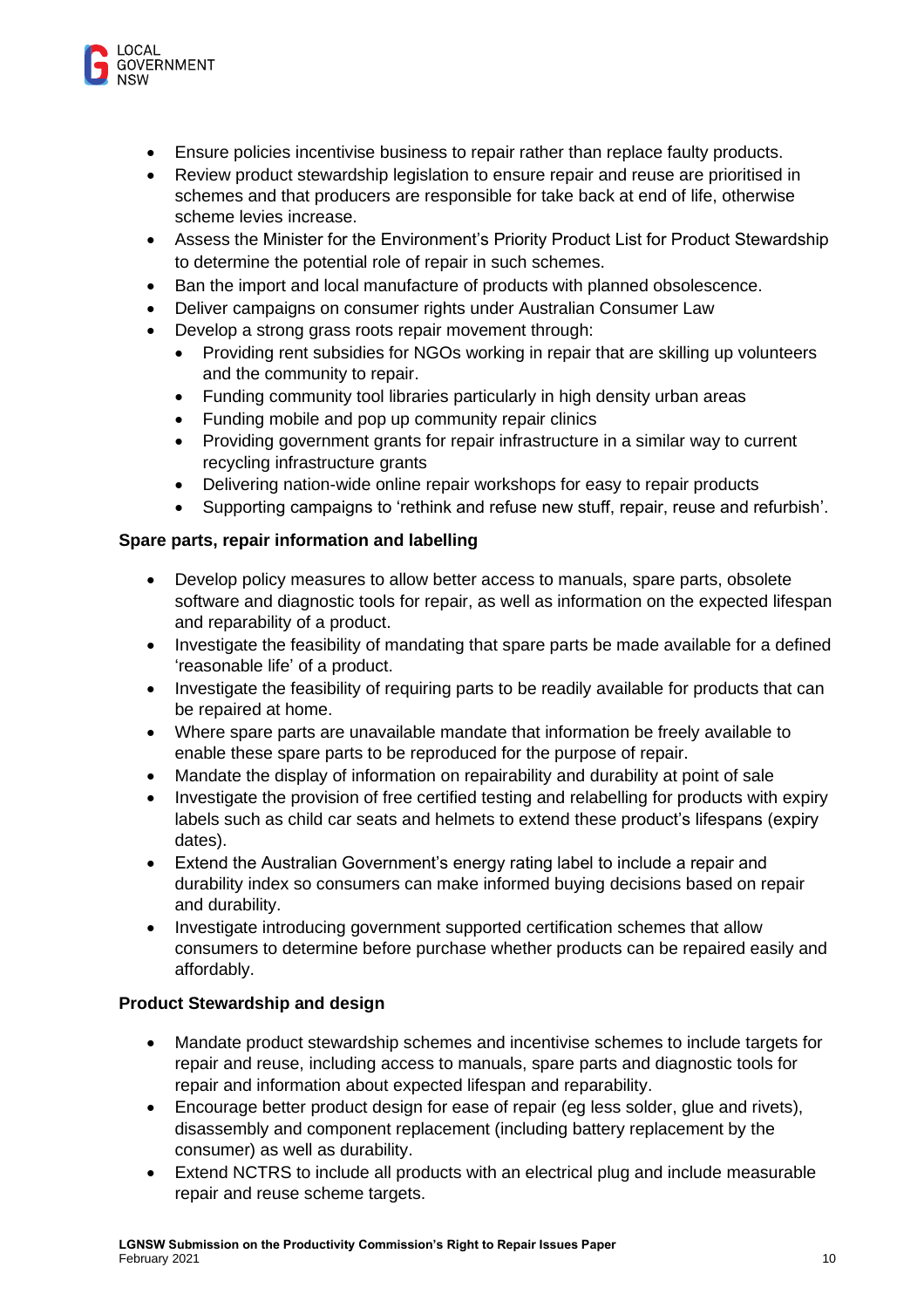

• Implement Recommendation 8 from the final report of the Product Stewardship Review 2018<sup>8</sup> to broaden the objectives of the *Product Stewardship Act 2011* to include product design improvements related to durability, reparability, re-usability and recyclability.

#### **Repair Industry**

• Investigate the development of an accreditation system to certify repairers to assure end users repairs meet quality standards.

#### **Economic levers for repair**

- Make repair costs tax deductable for individuals
- Waive GST on the resale of repaired products.

# **Conclusion**

The issues paper is a good start to the discussion on Right to Repair for Australia. LGNSW is anticipating providing further feedback from local government to the Commission's draft report when released in June 2021. Extending the life and value of products through implemented Right to Repair policies and building reuse markets so that materials remain in the economy for longer, has the potential to reduce landfill, save valuable resources and create local jobs, propelling the circular economy. It will also reduce the burden councils face managing end of life products.

For further information, please contact Liz Quinlan, Senior Policy Officer – Waste

<sup>&</sup>lt;sup>8</sup> Review of the Product Stewardship Act 2011, Department of Agriculture, Water and the Environment 2020.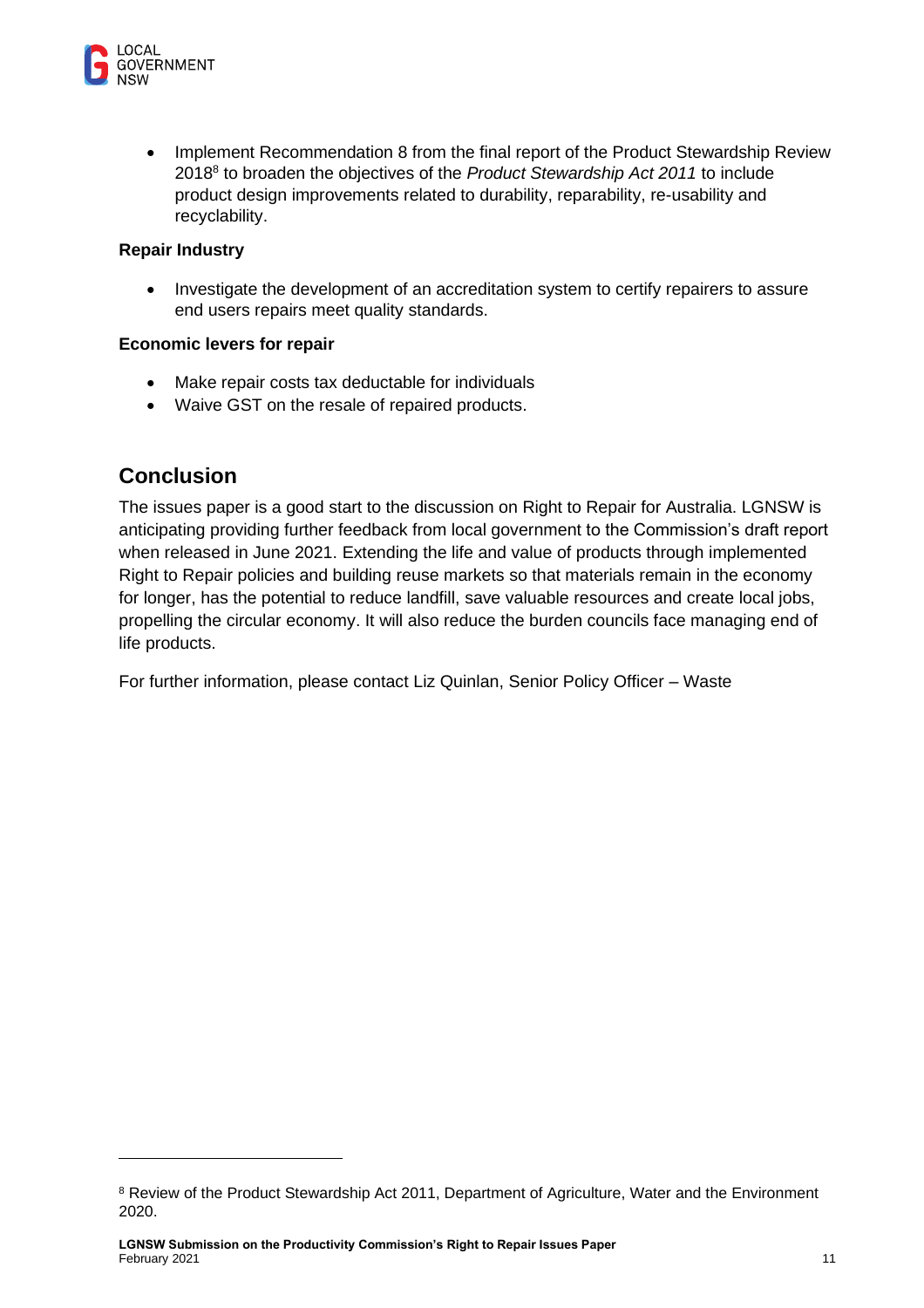

# **Appendix A: NSW Repair Case studies**

# **[Bower Reuse and Repair Centre](https://bower.org.au/)**

The Bower is a not for profit charity that has service agreements with 21 Sydney metropolitan local governments (2.5 million residents) to collect and repair where feasible unwanted household goods and rehome them for a fee. In 2019-20,172,040 kg was diverted from landfill by these agreements.

Currently this referral service has been replaced by free access to the Bower's online repair and reuse database where people can search repairers and list items surplus to their needs. This shift was necessary due to the cost pressures on council waste management.

The Bower also delivers a range of services including four Reuse and Repair Centres (including one for electronics) and Repair Cafes, supported by local government, that provide the advice, supervision and tools for people to fix their own goods, with the most popular items being electronics, furniture and pushbikes. Currently Repair Cafes are delivered online due to COVID. The Bower's aim is to give people the experience and skill of repair, as well as show that repaired household goods are usable and trustworthy.

The Bower also runs a From House to Home service working with 10 social enterprises to furnish the homes of refugees, asylum seekers and survivors of domestic violence by facilitating the re-homing of household goods, furniture and appliances, many of which have been repaired.

The Bower's model is replicable and could be rolled out nationwide across local governments, at community hubs, material resource recovery facilities and resource recovery centres and be supported not only by local government but state and federal governments.

In October 2019 the Bower began an online petition for Right to Repair in Australia, advocating for the Australian Government to initiate legislative changes to make the repair of goods affordable and achievable. The Bower is currently actively engaged in an advocacy campaign demanding that the federal government initiate legislative changes to make the repair of goods affordable and achievable.

## **[Bikes 4 Life](http://www.bikes4life.com.au/sydney-north/)**

Bikes 4 Life is a charity with a mission to collect, restore and provide bicycles to the most marginalised and impoverished communities around the world. In NSW it is based at Kimbriki Resource Recovery Centre on the Northern Beaches where unwanted bikes are saved from landfill each year. Through monthly workshops with volunteers, the restored bikes are donated to disadvantaged communities in Thailand, Cambodia, Africa and Central Australia. Visit [www.bikes4life.com.au/sydney-north/](http://www.bikes4life.com.au/sydney-north/#_blank)

#### **The Tinkerage**

The Tinkerage is a community space for tinkering, making, repairing and learning at the Dunmore Resource Recovery Centre in the Shoalhaven. Tinkerage members participate in fixit workshops and source most of their materials from the adjoining recycling facility, Dunmore Revolve.